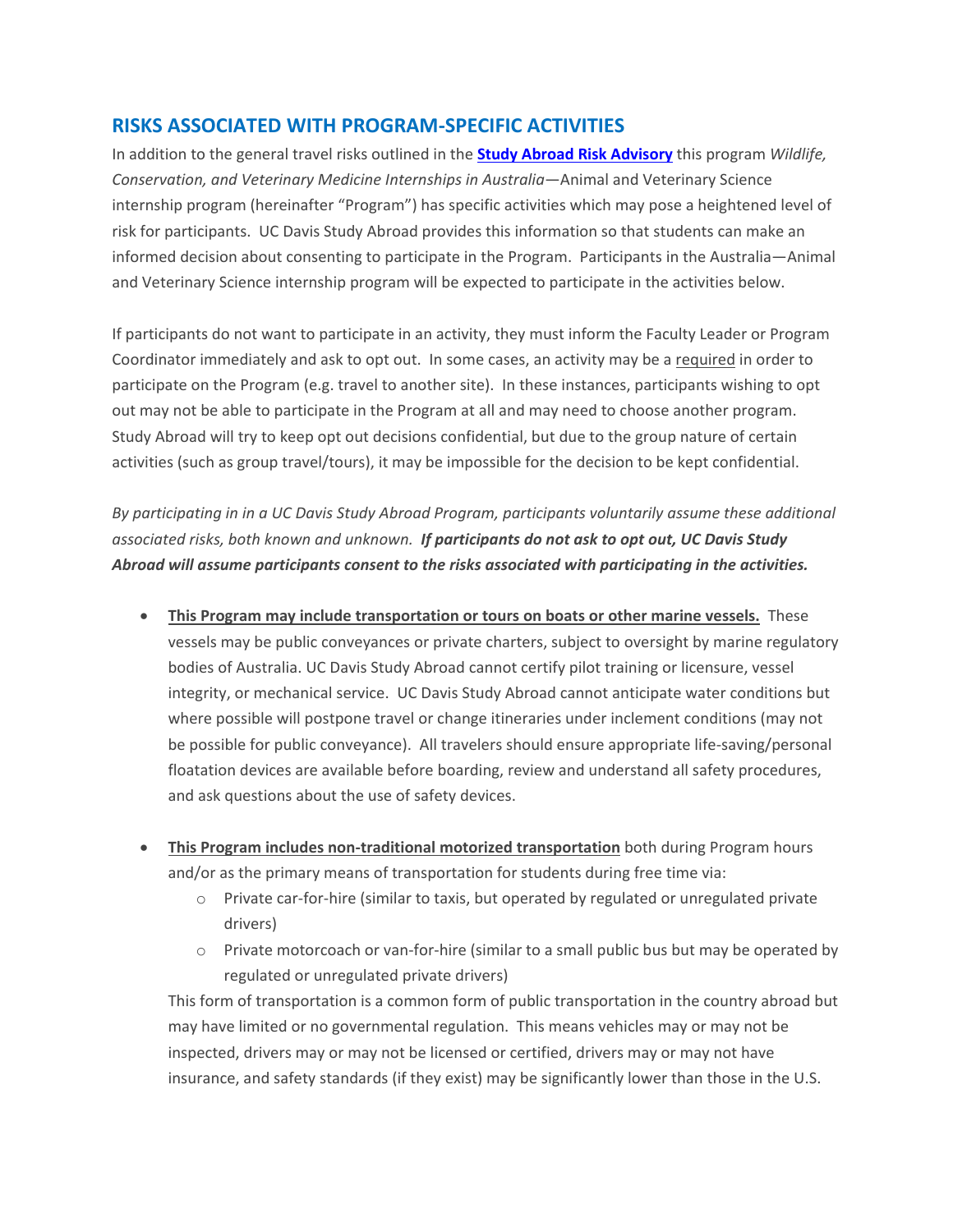- **This Program may include water-based recreational activities such as snorkeling or swimming.**  Water sports and activities include elevated risk of injury or death due to weather or water conditions (currents, riptides, storms, lightning, etc.), drowning, hypothermia, equipment failure, contact with a water-borne bacteria or virus, as well as other water-based injuries. Travelers who participate in these activities must be able to swim, even if floatation devices are provided. A lifeguard may not be present at the activity site. Travelers assume additional responsibility for assessing their own comfort and risk tolerance related to prevailing water conditions and equipment on site.
- **This Program may include hiking and/or camping.** Hiking and/or camping includes additional risk of injury or death related to physical exertion, accident, or exposure to insects/animals, the environment or weather. These activities are supervised, travelers will be provide with necessary equipment and will take place in relatively safe locations, but weather and environmental conditions are unpredictable and can change quickly. Travelers may be required to: hike/walk for distances of a few miles; hike/walk over uneven, slippery, inclining/declining, or rocky terrain (which increases risk of falls, accidents); carry or lift gear or supplies; shelter in tents/sleeping bags; share in group cooking/cleaning/camp preparation activities; and tolerate mild but possibly uncomfortable weather conditions (moderately hot or cold temperatures, rain, wind, very high or very low humidity, periods of sun without shade, etc.) While preventative measures are taken, travelers are nevertheless at elevated risk for physical injury, and exposure to water-borne illnesses, disease carrying insects, or poisonous plants or animals.
- **This Program requires the use of public transportation.** Travelers on this Program will be required to utilize public transportation (buses, trains, taxis, etc.) as the primary means of conveyance. Travelers may be provided with transportation passes as part of their Program fees. Public transportation services are regulated by local governments and are typically held to minimum standards of repair, safety, timely service and accessibility. Public transportation is often very safe and, in some areas, is the only means of transportation. However, local regulations may differ or be less than those for public transportation in the U.S. Use of public transportation include the risk of injury from accident (including operator negligence), transit delays, fines or penalties for improper use, impacts or shutdowns related to worker strikes, petty theft and assault, and minimal but elevated risk from terrorist activities.
- **This program includes activities in the vicinity of dangerous and dynamic natural phenomena**  This program includes low-risk activities such as walking which take place around natural phenomena that may have fewer public safeguards or warnings as in the United States. There is an elevated risk of injury to travelers who are not aware of their surroundings. For example, travelers may hike near cliffs, crevasses, fissures, rivers, waterfalls, oceans, lagoons, active